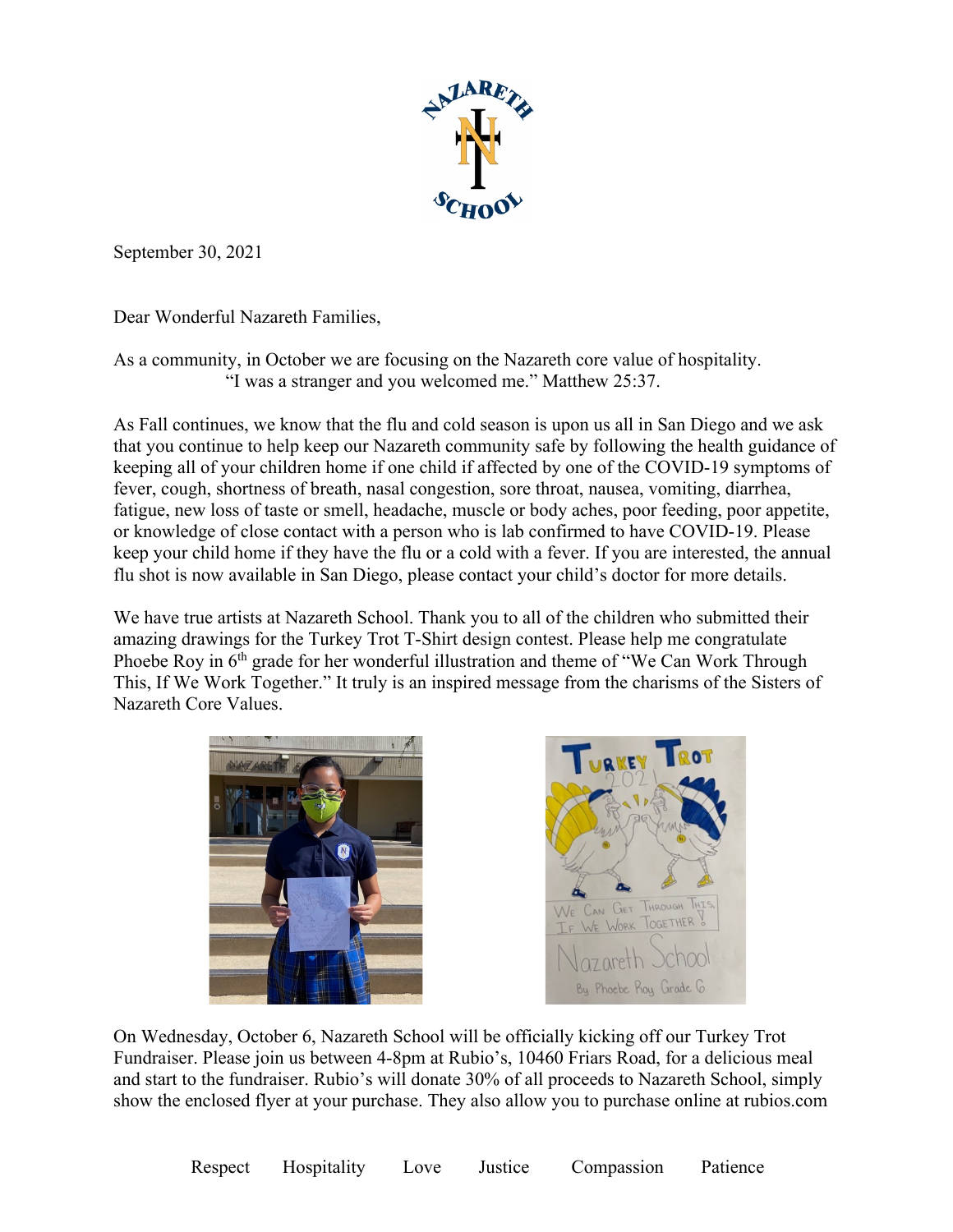or through their mobile app, and enter coupon code "Donate" at checkout or present the enclosed flyer for all orders placed in the restaurant.

PTG is very excited to announce the Halloween Truck or Treat on Friday, October 29th from 6- 8pm. It is a drive-thru Halloween celebration, with every class decorating a car, and handing out treats to kids as they drive by. We welcome all school organizations to participate by decorating your own car. Please contact Mrs. Alejandra Gavaldon at Alejandra.gavaldon@yahoo.com if you would like to join the fun. For the safety of all, no children or parents will be permitted out of their cars as they drive thru, it truly is a mobile Halloween event.

We will be continuing our new tradition of dressing up for Halloween at Nazareth School. Students may to come to school on Thursday, October 29th in their Halloween Costumes, if they wish not to participate in the extravaganza, then they should wear their school uniform. The costumes must be Catholic School appropriate, no fake gooey, scary blood, no blow-up costumes, no weapons, no costume masks allowed over your COVID-19 masks. Students' costumes must be comfortable and allow the students to learn during class.

Thank you to all of the parents who have already returned your child's signed progress reports. Communication is vital as we progress through this year, if you have not signed the progress report please do, and return it to your child's teacher. Please note that teachers update their grades weekly. If your child is missing work or if you notice a discrepancy, please feel free to contact your child's teacher for assistance. If you are unsure of their email address, we have them listed on our website at nazarethschool.org. As a reminder, 1<sup>st</sup> quarter parent conferences will be on November 3rd and 4th.

Congratulations go out to our varsity football team for winning their first game this past Saturday, 12-0 against St. Patrick's. On October 2, at Mater Dei Catholic High School, our team will have their next game against St. Rita's at 10:30am. Please come and root on our varsity flag football team! Let's Go Nazareth Eagles!

Thank you to all the parents and families who have purchased scrip. We are offering scrip purchase before and after school at the stone tables, under the blue umbrellas. Please park your car, use the crosswalk, and purchase as much scrip as your budget will allow! If by chance, no one is at the tables, you may walk up to the office for assistance.

We appreciate all of the parents who continue to use the San Diego Mission Road front driveway entrance, for both drop off and pick up. This week it has been difficult to exit at Rancho Mission Road, due to the additional cars utilizing the exit as a short cut to the line. We ask they you please enter at San Diego Mission Road, so we may continue to have a smooth pickup and drop off. In addition, please drive slowly as we have many parents and students using the crosswalks.

Thank you to the fourth and eighth grade, and for Mrs. Walthall and Mrs. Valenti for their wonderful participation in today's the Liturgy of the Word and remembrance of St. Jerome. He is known for his translation of the Scriptures into Latin, and is an inspired writer of letters and commentaries. St. Jerome is the Patron Saint of archaeologists, Biblical scholars, librarians, students and translators.